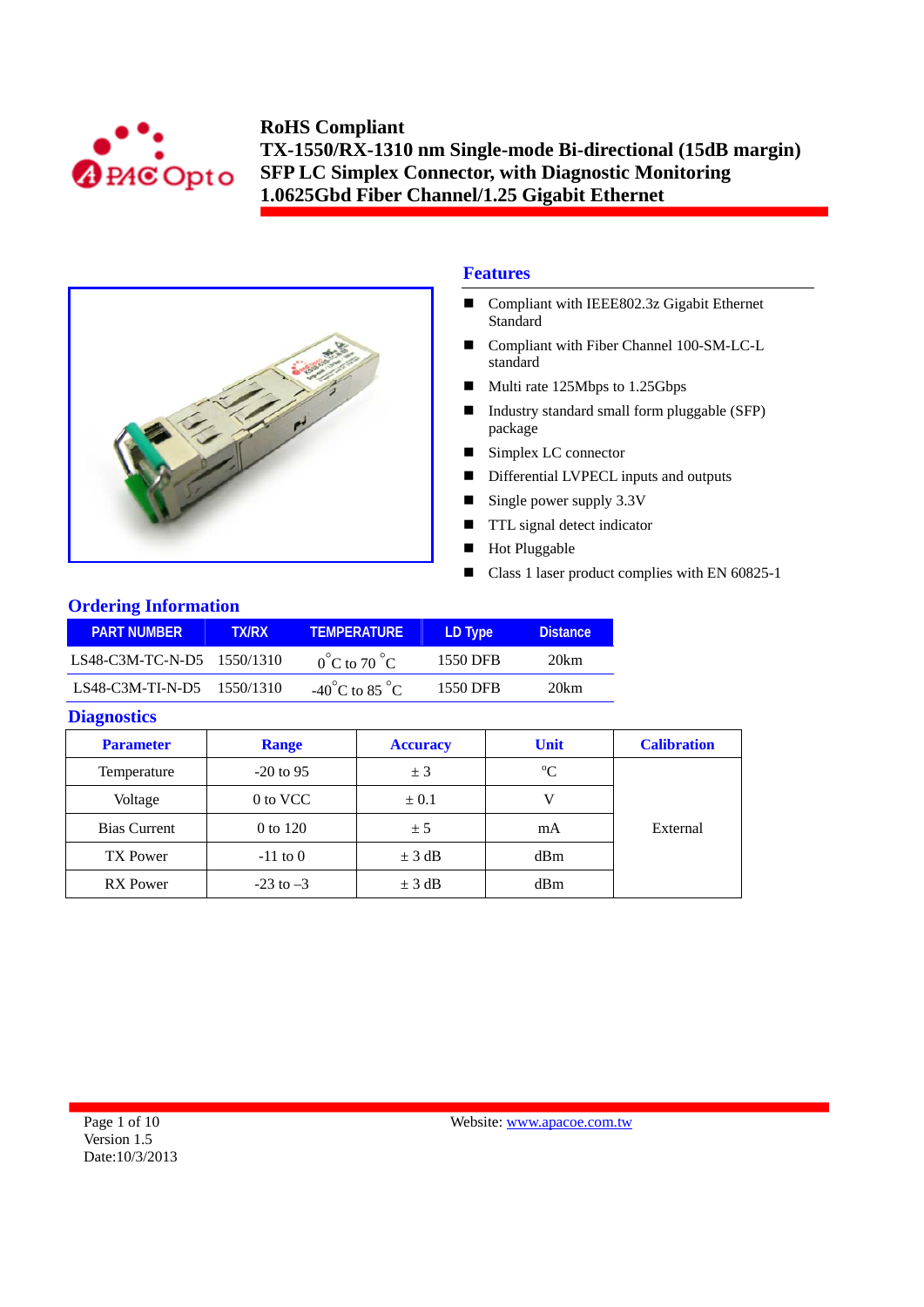

### **Absolute Maximum Ratings**

| <b>PARAMETER</b>         | <b>SYMBOL</b>  | <b>MIN</b> | <b>MAX</b> | <b>UNITS</b> | <b>NOTE</b> |
|--------------------------|----------------|------------|------------|--------------|-------------|
| Storage Temperature      | $T_{S}$        | $-40$      | 85         | $^{\circ}C$  |             |
| <b>Supply Voltage</b>    | <i>Vcc</i>     | $-0.5$     | 4.0        | v            |             |
| Input Voltage            | $V_{I\!N}$     | $-0.5$     | Vcc        | V            |             |
| <b>Output Current</b>    | I <sub>o</sub> | $---$      | 50         | mA           |             |
| <b>Operating Current</b> | $I_{OP}$       | ---        | 400        | mA           |             |

# **Recommended Operating Conditions**

| <b>PARAMETER</b>                  | <b>SYMBOL</b>     | <b>MIN</b> | <b>MAX</b> | <b>UNITS</b> | <b>NOTE</b>        |
|-----------------------------------|-------------------|------------|------------|--------------|--------------------|
|                                   |                   |            | 70         | $\circ$      | LS48-C3M-TC-N-D5   |
| <b>Case Operating Temperature</b> | $T_{\mathcal{C}}$ | $-40$      | 85         |              | $LS48-C3M-TI-N-D5$ |
| <b>Supply Voltage</b>             | Vcc               | 3.1        | 3.5        |              |                    |
| <b>Supply Current</b>             | $I_{TX} + I_{RX}$ | $---$      | 300        | mA           |                    |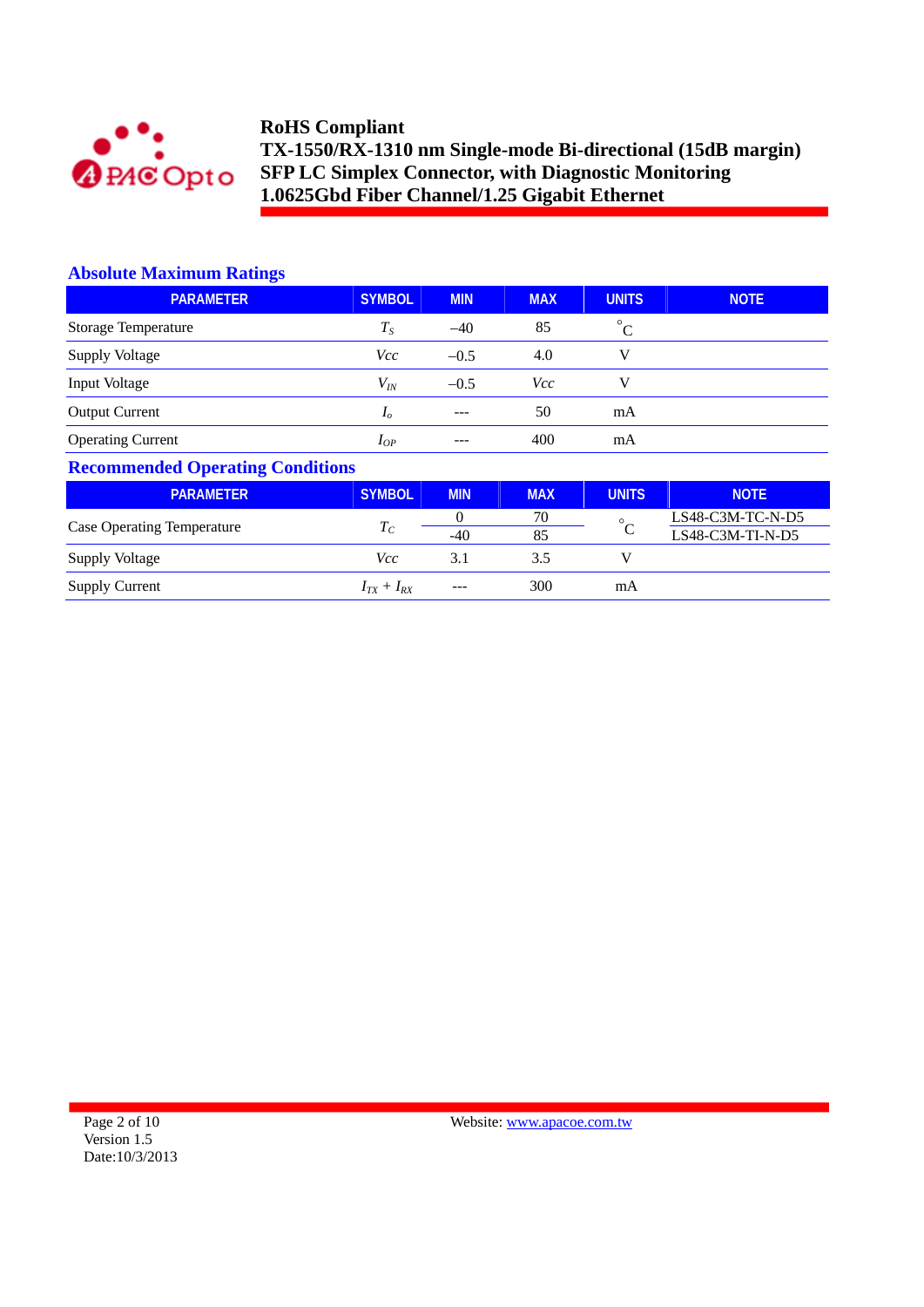

## **Transmitter Electro-optical Characteristics**

# *Vcc* = 3.1 V to 3.5 V,  $T_c = 0^\circ \text{C}$  to 70  $^{\circ} \text{C}$  (-40  $^{\circ} \text{C}$  to 85  $^{\circ} \text{C}$ )

| $\frac{1}{2}$ $\frac{1}{2}$ $\frac{1}{2}$ $\frac{1}{2}$ $\frac{1}{2}$ $\frac{1}{2}$ $\frac{1}{2}$ $\frac{1}{2}$ $\frac{1}{2}$ $\frac{1}{2}$ $\frac{1}{2}$ $\frac{1}{2}$ $\frac{1}{2}$ $\frac{1}{2}$ $\frac{1}{2}$ $\frac{1}{2}$ $\frac{1}{2}$ $\frac{1}{2}$ $\frac{1}{2}$ $\frac{1}{2}$ $\frac{1}{2}$ $\frac{1}{2}$<br><b>PARAMETER</b> | <b>SYMBOL</b>                         | <b>MIN</b> | TYP. | <b>MAX</b>                | <b>UNITS</b> | <b>NOTE</b> |
|-----------------------------------------------------------------------------------------------------------------------------------------------------------------------------------------------------------------------------------------------------------------------------------------------------------------------------------------|---------------------------------------|------------|------|---------------------------|--------------|-------------|
| <b>Output Optical Power</b><br>$9/125 \ \mu m$ fiber                                                                                                                                                                                                                                                                                    | $P_{out}$                             | $-8$       | ---  | $-2$                      | dBm          | Average     |
| <b>Extinction Ratio</b>                                                                                                                                                                                                                                                                                                                 | ER                                    | 9          | ---  |                           | dB           |             |
| Center Wavelength                                                                                                                                                                                                                                                                                                                       | $\lambda_C$                           | 1530       | 1550 | 1570                      | nm           |             |
| Spectral Width (-20dB)                                                                                                                                                                                                                                                                                                                  | $\Delta \lambda$                      | ---        | ---  | 1                         | nm           |             |
| Side Mode Suppression Ratio                                                                                                                                                                                                                                                                                                             | <b>SMSR</b>                           | 30         | ---  |                           | dB           |             |
| Rise/Fall Time, (20-80%)                                                                                                                                                                                                                                                                                                                | $T_{r,f}$                             | ---        | ---  | 260                       | ps           |             |
| <b>Relative Intensity Noise</b>                                                                                                                                                                                                                                                                                                         | <b>RIN</b>                            |            |      | $-120$                    | dB/Hz        |             |
| <b>Total Jitter</b>                                                                                                                                                                                                                                                                                                                     | ТJ                                    |            |      | 227                       | ps           |             |
| Output Eye                                                                                                                                                                                                                                                                                                                              |                                       |            |      | Compliant with IEEE802.3z |              |             |
| Max. $P_{out}$ TX-DISABLE Asserted                                                                                                                                                                                                                                                                                                      | $P_{OFF}$                             | ---        | ---  | $-45$                     | dBm          |             |
| Differential Input Voltage                                                                                                                                                                                                                                                                                                              | $V_{\text{DIFF}}$                     | 0.4        | ---  | 2.0                       | V            |             |
| <b>Transmit Fault Output-Low</b>                                                                                                                                                                                                                                                                                                        | $TX$ <sub>_FAULT<sub>L</sub></sub>    | 0.0        | ---  | 0.5                       | V            |             |
| <b>Transmit Fault Output-High</b>                                                                                                                                                                                                                                                                                                       | $TX$ <sub>_FAULT<math>_H</math></sub> | 2.4        | ---  | $V_{CC}$                  | V            |             |
| Time to initialize, include reset of<br>TX_FAULT                                                                                                                                                                                                                                                                                        | $t$ _init                             | ---        | ---  | 300                       | ms           |             |
| TX_FAULT from fault to assertion                                                                                                                                                                                                                                                                                                        | t_fault                               | ---        | ---  | 100                       | $\mu$ s      |             |
| TX_DISABLE time to start reset                                                                                                                                                                                                                                                                                                          | t reset                               | 10         | ---  |                           | $\mu$ s      |             |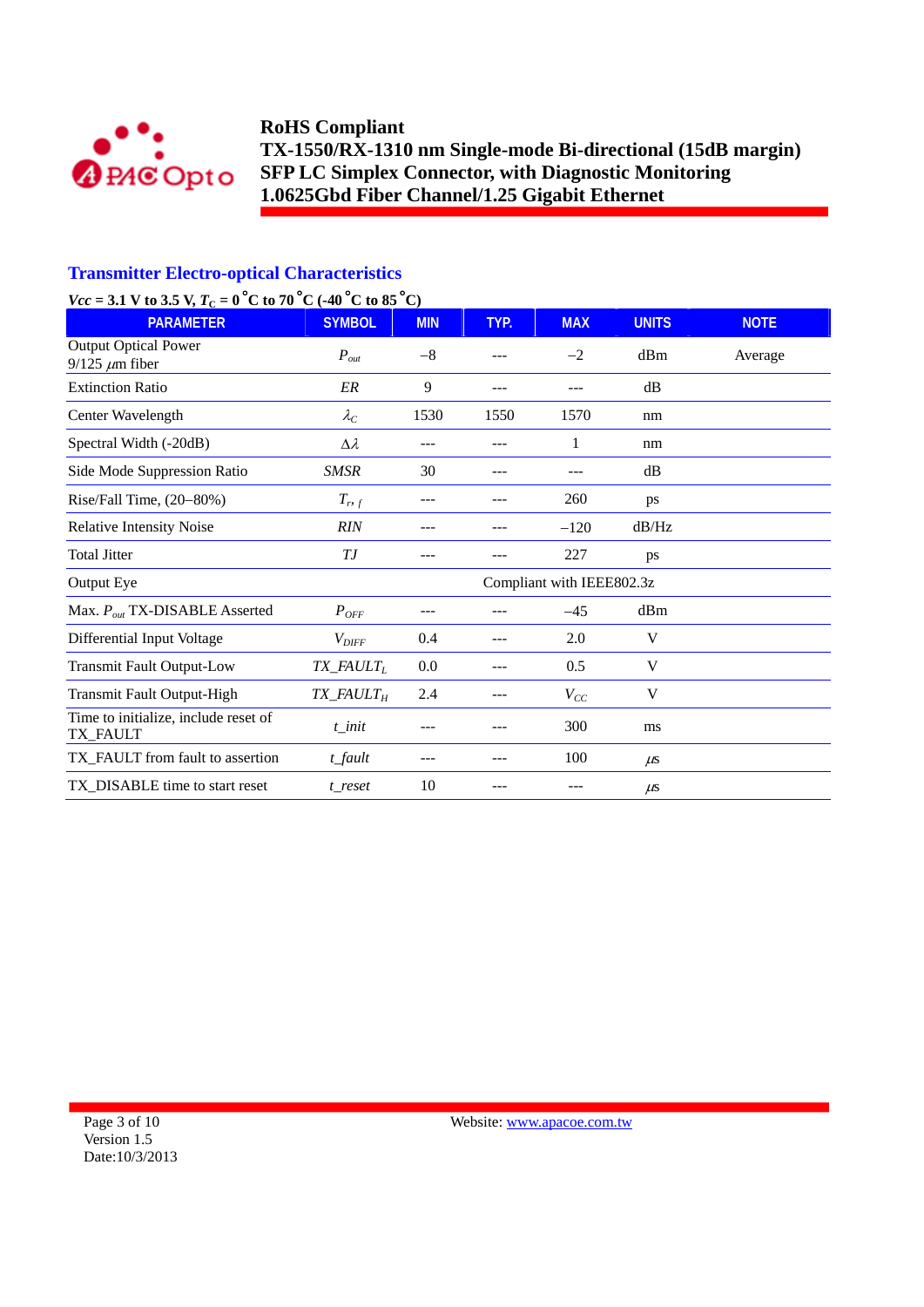

### **Receiver Electro-optical Characteristics**

## *Vcc* = 3.1 V to 3.5 V,  $T_c = 0$  °C to 70 °C (-40 °C to 85 °C)

| $\frac{1}{2}$ . To see<br><b>PARAMETER</b>     | <b>SYMBOL</b>     | <b>MIN</b>       | TYP. | <b>MAX</b> | <b>UNITS</b> | <b>NOTE</b>                |
|------------------------------------------------|-------------------|------------------|------|------------|--------------|----------------------------|
| <b>Optical Input Power-maximum</b>             | $P_{IN}$          | $-2$             | ---  | ---        | dBm          | $BER < 10^{-12}$           |
| RX Sensitivity @GbE                            | $P_{IN}$          | $---$            |      | $-23$      | dBm          | PRBS7, BER < $10^{-12}$    |
| RX Sensitivity @1x FC                          | $P_{IN}$          | ---              | ---  | $-23$      | dBm          | PRBS7, BER < $10^{-12}$    |
| RX Sensitivity @OC-12                          | $P_{IN}$          | ---              | ---  | $-23$      | dBm          | PRBS23, BER < $10^{-10}$   |
| RX Sensitivity @OC-3                           | $P_{IN}$          |                  |      | $-23$      | dBm          | PRBS23, BER < $10^{-10}$   |
| RX Sensitivity @125Mbps                        | $P_{IN}$          |                  | ---  | $-23$      | dBm          | PRBS7, BER < $10^{-10}$    |
| <b>Operating Center Wavelength</b>             | $\lambda_C$       | 1260             |      | 1360       | nm           |                            |
| <b>Optical Return Loss</b>                     | ORL               | 14               |      | ---        | dB           | $\lambda = 1260 - 1360$ nm |
| Optical isolation                              | <b>ISO</b>        | ---              | ---  | $-45$      | dB           | $\lambda = 1480 - 1580$ nm |
| <b>Signal Detect-Asserted</b>                  | $P_{A}$           | ---              |      | $-23$      | dBm          |                            |
| <b>Signal Detect-Deasserted</b>                | $P_D$             | $-35$            |      | ---        | dBm          |                            |
| Differential Output Voltage                    | $V_{\text{DIFF}}$ | 0.5              |      | 1.2        | V            |                            |
| Data Output Rise, Fall Time<br>$(20 - 80\%)$   | $T$ <sub>rf</sub> |                  |      | 0.35       | ns           |                            |
| Receiver Loss of Signal Output<br>Voltage-Low  | $RX\_LOS_L$       | $\boldsymbol{0}$ |      | 0.5        | V            |                            |
| Receiver Loss of Signal Output<br>Voltage-High | $RX\_LOS_H$       | 2.4              |      | $V_{CC}$   | V            |                            |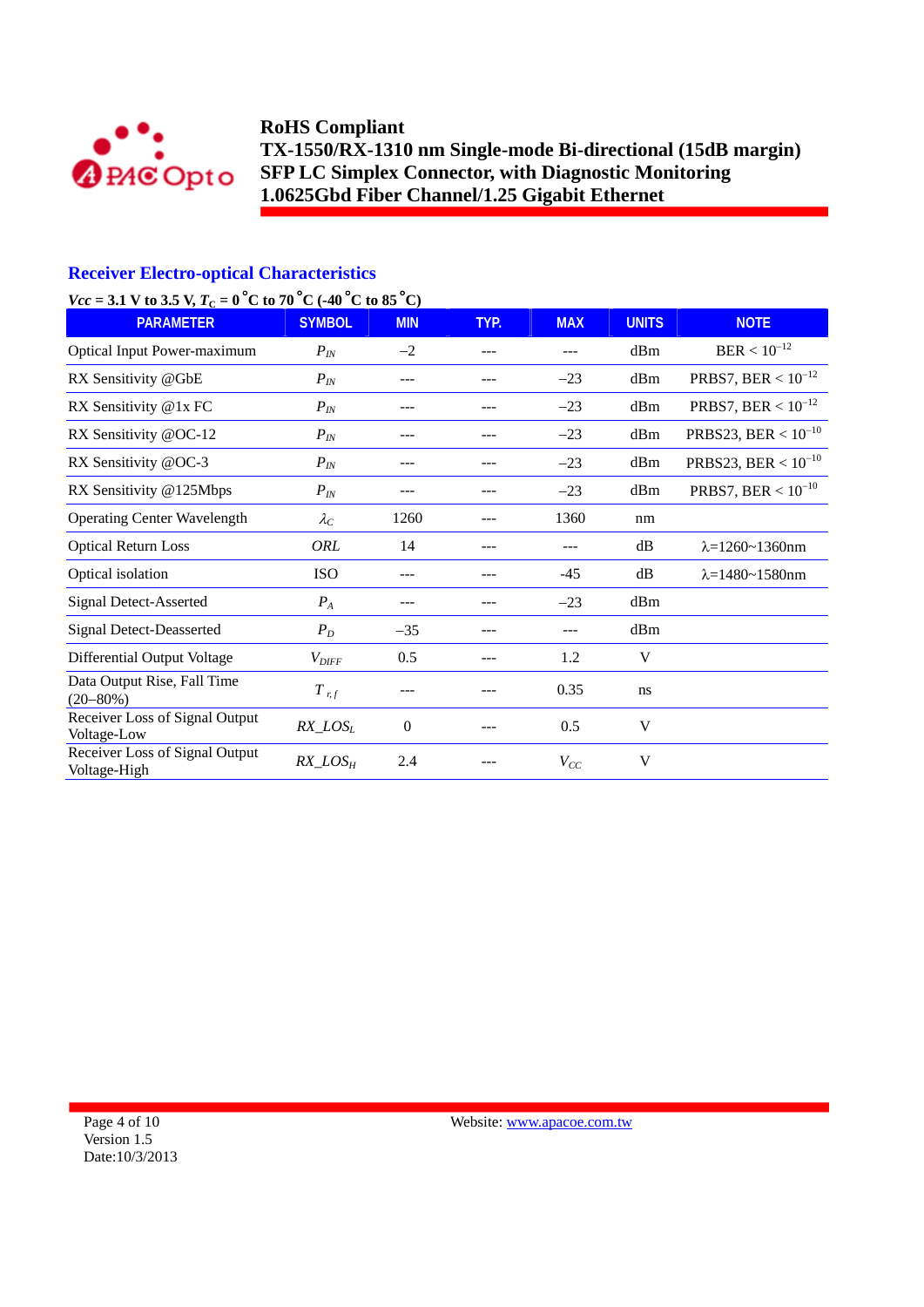

### **Block Diagram of Transceiver**



#### **Transmitter and Receiver Optical Sub-assembly Section**

A 1550 nm InGaAsP laser and an InGaAs PIN photodiode integrate with an WDM filter to form a bi-directional single fiber optical subassembly (OSA). The laser of OSA is driven by a LD driver IC which converts differential input LVPECL logic signals into an analog laser driving current. And, The photodiode of OSA is connected to a circuit providing post-amplification quantization, and optical signal detection.

#### **TX\_FAULT**

When sensing an improper power level in the laser driver, the SFP set this signal high and turns off the Laser. TX\_FAULT can be reset with the TX\_DISABLE line. The signal is in TTL level.

#### **TX\_DISABLE**

The TX\_DISABLE signal is high (TTL logic "1") to turn off the laser output.

### **Receive Loss (RX\_LOS)**

The RX\_LOS is high (logic "1") when there is no incoming light from the companion transceiver. This signal is normally used by the system for the diagnostic purpose. The signal is operated in TTL level.

Page 5 of 10 Version 1.5 Date:10/3/2013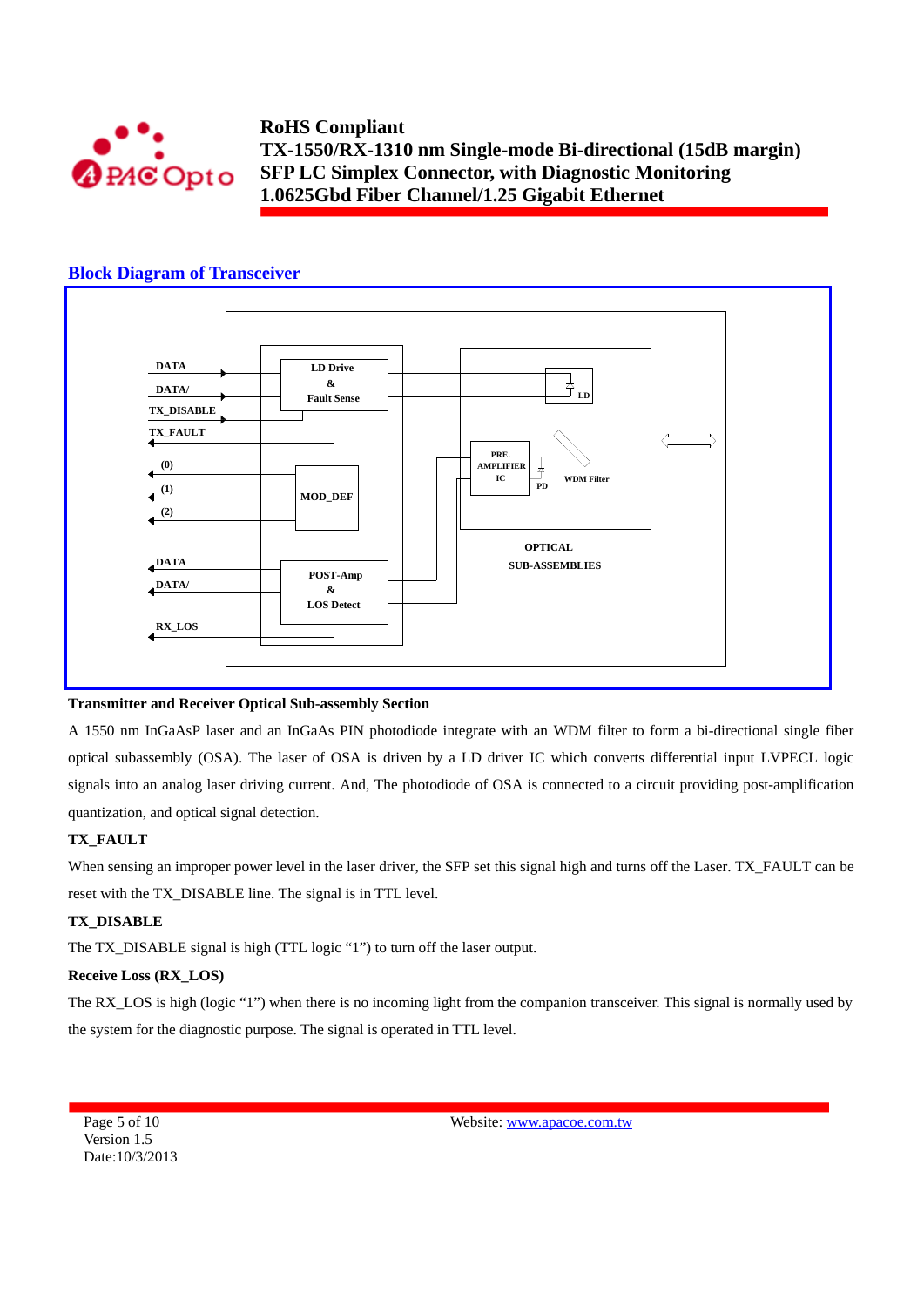

### **Dimensions**

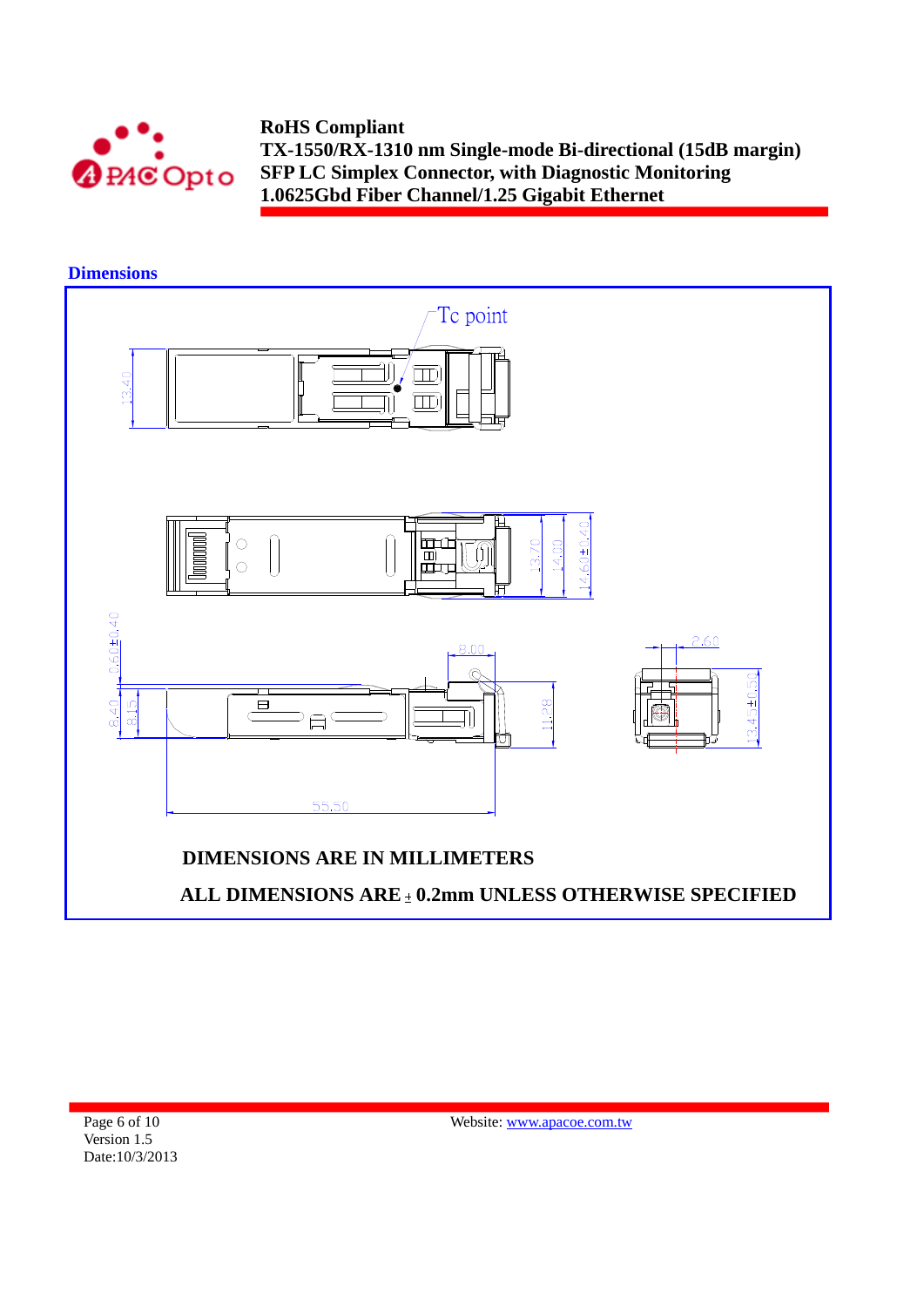

## **SFP host board mechanical layout**



Page 7 of 10 Version 1.5 Date:10/3/2013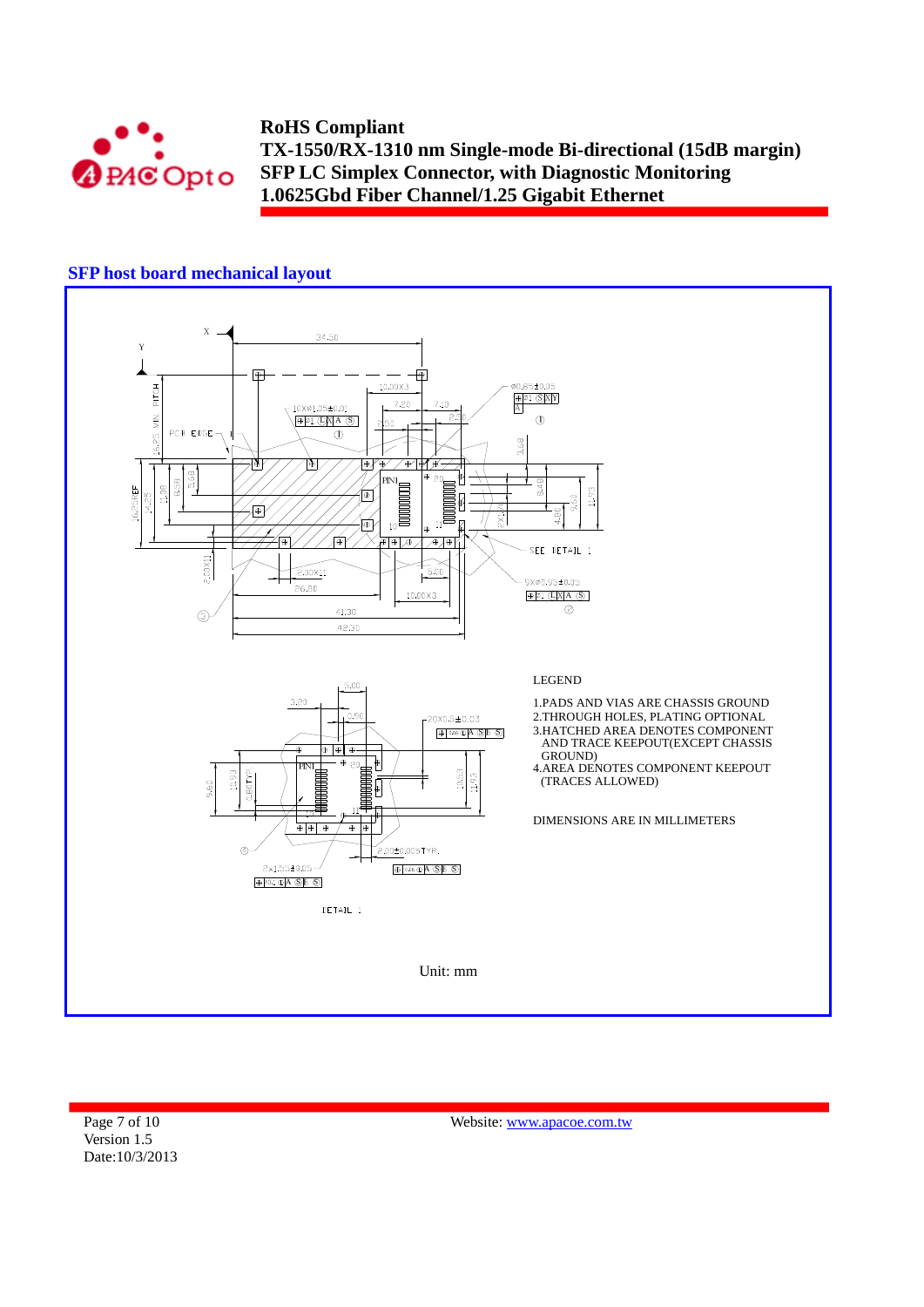

## **Assembly drawing**



Page 8 of 10 Version 1.5 Date:10/3/2013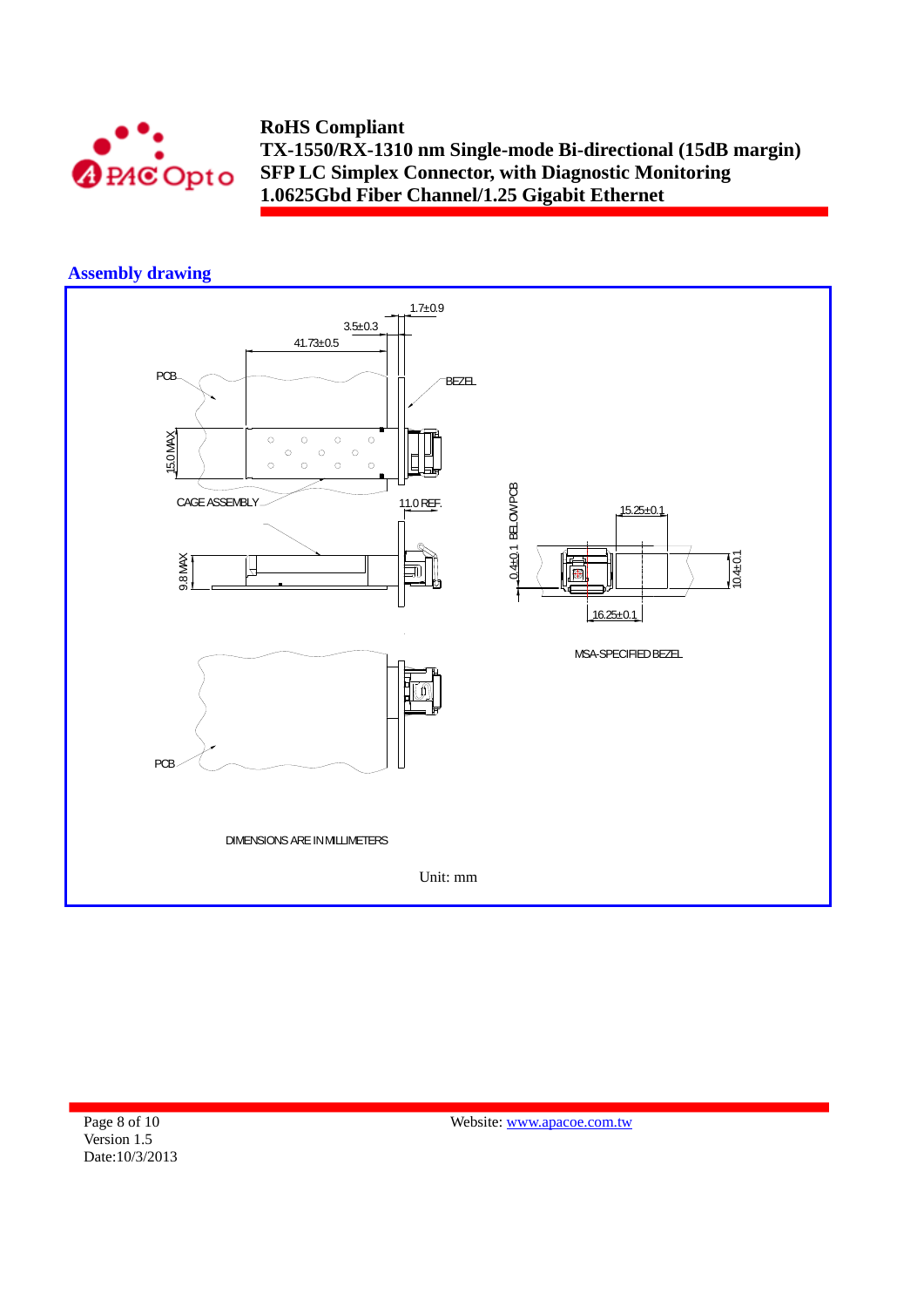

### **Pin Assignment**

# Pin-Out



| Pin            | <b>Signal Name</b>          | <b>Description</b>                                |
|----------------|-----------------------------|---------------------------------------------------|
|                | $T_{GND}$                   | <b>Transmit Ground</b>                            |
| $\overline{2}$ | TX_FAULT                    | <b>Transmit Fault</b>                             |
| 3              | <b>TX DISABLE</b>           | <b>Transmit Disable</b>                           |
| 4              | $MOD_$ <del>DEF</del> $(2)$ | SDA Serial Data Signal                            |
| 5              | $MOD_$ <del>DEF</del> $(1)$ | <b>SCL Serial Clock Signal</b>                    |
| 6              | $MOD_$ $DEF (0)$            | <b>TTL Low</b>                                    |
| 7              | <b>RATE SELECT</b>          | Open Circuit                                      |
| 8              | $RX$ <sub>LOS</sub>         | Receiver Loss of Signal, TTL High, open collector |
| 9              | $R_{GND}$                   | Receiver Ground                                   |
| 10             | $R_{GND}$                   | Receiver Ground                                   |
| 11             | $R_{GND}$                   | Receiver Ground                                   |
| 12             | $RX-$                       | Receive Data Bar, Differential PECL, ac coupled   |
| 13             | $RX+$                       | Receive Data, Differential PECL, ac coupled       |
| 14             | $R_{GND}$                   | Receiver Ground                                   |
| 15             | $V_{CCR}$                   | <b>Receiver Power Supply</b>                      |
| 16             | $V_{CCT}$                   | <b>Transmitter Power Supply</b>                   |
| 17             | $T_{GND}$                   | <b>Transmitter Ground</b>                         |
| 18             | $TX+$                       | Transmit Data, Differential PCEL, ac coupled      |
| 19             | $TX-$                       | Transmit Data Bar, Differential PCEL, ac coupled  |
| 20             | $T_{GND}$                   | <b>Transmitter Ground</b>                         |

Page 9 of 10 Version 1.5 Date:10/3/2013